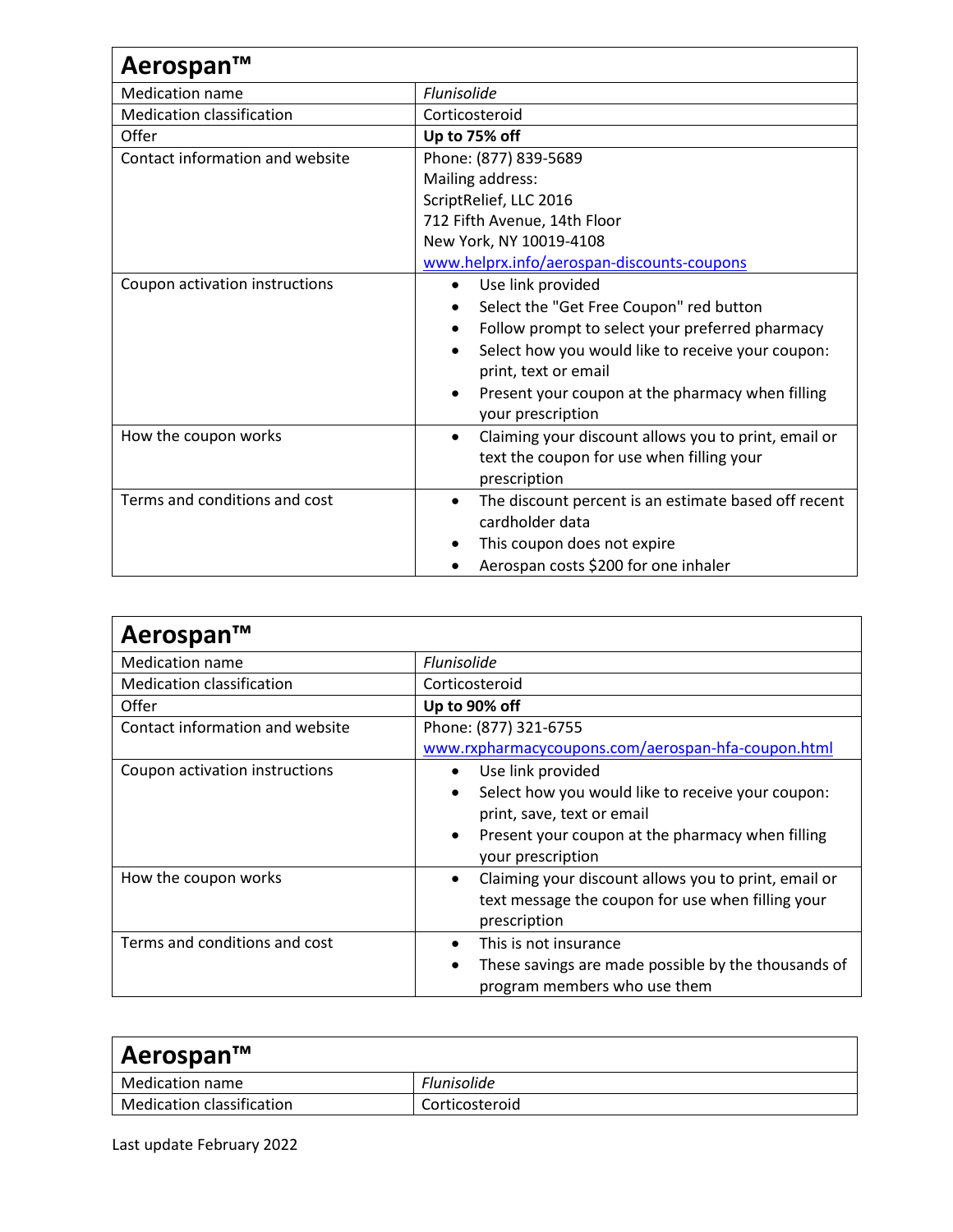| Offer                           | Up to 75% off                                      |
|---------------------------------|----------------------------------------------------|
| Contact information and website | Phone: (800) 726-4232                              |
|                                 | Mailing address:                                   |
|                                 | United Networks of America, Inc.                   |
|                                 | 3636 S. Sherwood Forest Blyd                       |
|                                 | Sherwood Tower 440                                 |
|                                 | Baton Rouge, Louisiana 70816                       |
|                                 | www.asthmadiscounts.com/aerospan-coupon            |
| Coupon activation instructions  | Use link provided<br>$\bullet$                     |
|                                 | Select how you would like to receive your coupons: |
|                                 | print, save, text or email                         |
|                                 | Present your coupon at the pharmacy when filing    |
|                                 | your prescription                                  |
| How the coupon works            | Allows you to print savings offers<br>٠            |
| Terms and conditions and cost   | Not a Medicare prescription drug plan              |
|                                 | Not a government run, affiliated or funded program |
|                                 | This is not insurance                              |
|                                 | This coupon does not expire                        |
|                                 | Discounts are only available at participating      |
|                                 | pharmacies                                         |

| Aerospan™                        |                                                                                                                                                                                                                                       |
|----------------------------------|---------------------------------------------------------------------------------------------------------------------------------------------------------------------------------------------------------------------------------------|
| <b>Medication name</b>           | <b>Flunisolide</b>                                                                                                                                                                                                                    |
| <b>Medication classification</b> | Corticosteroid                                                                                                                                                                                                                        |
| Offer                            | Save 20%-75% off                                                                                                                                                                                                                      |
| Contact information and website  | Phone: (855) 228-0154                                                                                                                                                                                                                 |
|                                  | Mailing address:                                                                                                                                                                                                                      |
|                                  | 217 Centre Street, #3240                                                                                                                                                                                                              |
|                                  | New York, NY 10013                                                                                                                                                                                                                    |
|                                  | Email: support@internetdrugcoupons.com                                                                                                                                                                                                |
|                                  | https://www.internetdrugcoupons.com/aerospan-coupon                                                                                                                                                                                   |
| Coupon activation instructions   | Option 1:<br>Use link provided<br>Select how you would like to receive your coupon:<br>$\bullet$<br>print, email, SMS(text) or get card in mail<br>Present your coupon at the pharmacy when filling<br>$\bullet$<br>your prescription |
|                                  | Option 2:<br>Use link provided<br>Scroll down to the third tab "Aerospan discount<br>card"<br>Click on the "Get it now" blue button<br>Present your prescription card at the pharmacy<br>$\bullet$<br>when filling your prescription  |